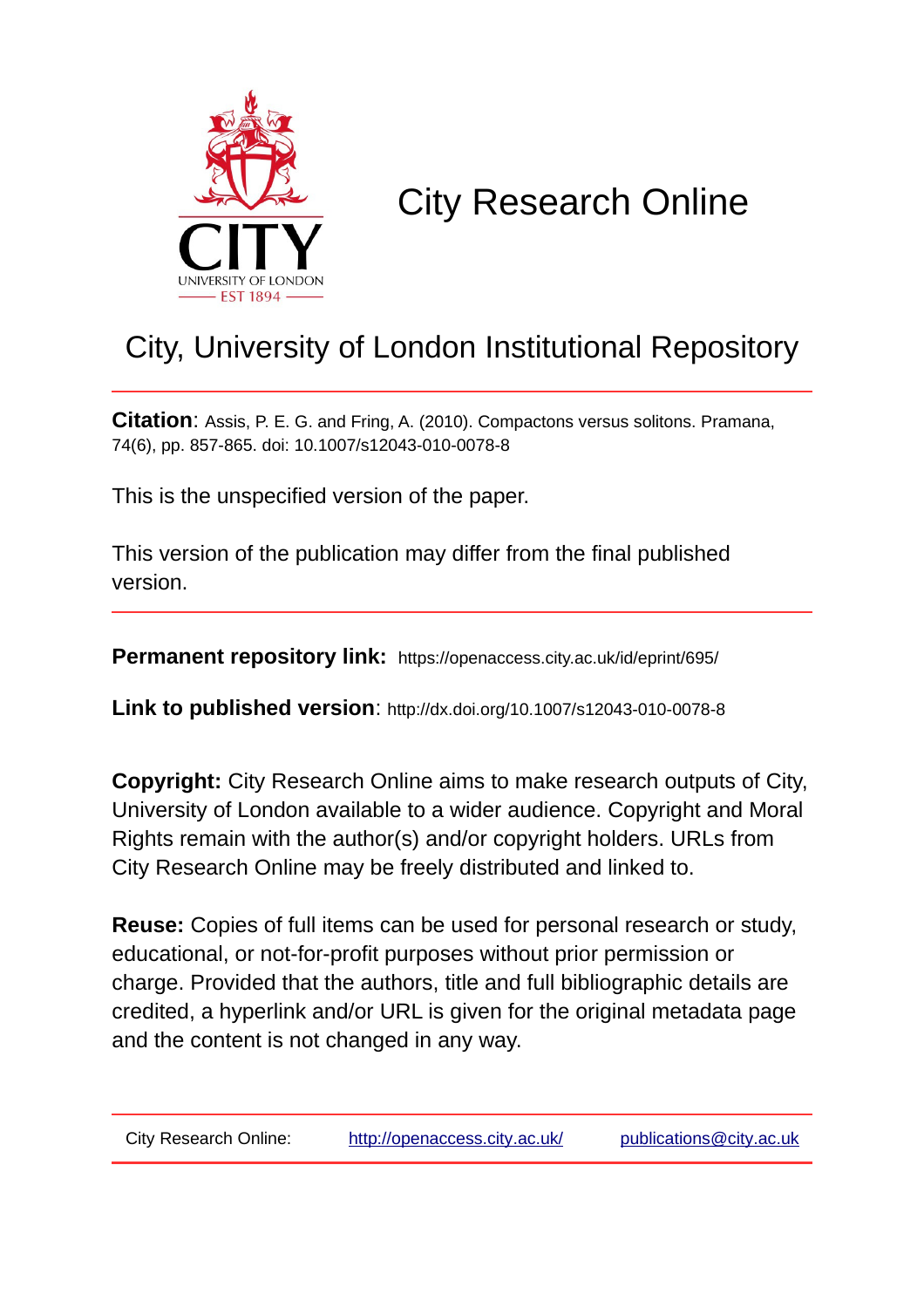# Compactons versus Solitons

Paulo E.G. Assis and Andreas Fring (Dated: January 9, 2009)

We investigate whether the recently proposed  $\mathcal{PT}$ -symmetric extensions of generalized Kortewegde Vries equations admit genuine soliton solutions besides compacton solitary waves. For models which admit stable compactons having a width which is independent of their amplitude and those which possess unstable compacton solutions the Painlevé test fails, such that no soliton solutions can be found. The Painlevé test is passed for models allowing for compacton solutions whose width is determined by their amplitude. Consequently these models admit soliton solutions in addition to compactons and are integrable.

#### I. INTRODUCTION

In a recent investigation Bender, Cooper, Khare, Mihaila and Saxena [\[1\]](#page-4-0) have found compacton solutions, i.e. solitary wave solutions with compact support, for  $\mathcal{PT}$ symmetric extensions of generalized Korteweg-de Vries (KdV) equations. The proposed models generalize various systems previously studied and are described by the Hamiltonian density

<span id="page-1-0"></span>
$$
\mathcal{H}_{l,m,p} = -\frac{u^l}{l(l-1)} - \frac{g}{m-1} u^p (iu_x)^m.
$$
 (1)

The density  $\mathcal{H}_{l,2,p}$  reduces to a modification of a Hamiltonian description [\[2,](#page-4-1) [3\]](#page-4-2) of generalized KdV-equations [\[4\]](#page-4-3), which are known to admit compacton solutions. For  $l = 3, p = 0$  and  $m = \varepsilon + 1$  one obtains a re-scaled version of the PT-symmetric extension of the KdV-equation ( $\varepsilon = 1$ ) introduced in [\[5\]](#page-4-4). The first PT-symmetric extensions of the KdV-equation proposed in [\[6](#page-4-5)] can not be obtained from [\(1\)](#page-1-0) as they correspond to non-Hamiltonian systems.

The virtue of  $\mathcal{PT}$ -symmetry, i.e. invariance under a simultaneous parity transformation  $\mathcal{P}: x \to -x$  and time reversal  $\mathcal{T}: t \to -t, i \to -i$ , for a classical Hamiltonian is that it guarantees the reality of the energy due to its anti-linear nature [\[5\]](#page-4-4). When quantizing  $H$  one also needs to ensure  $\mathcal{P}\mathcal{T}$ -symmetry of the corresponding wavefunctions in order to obtain real spectra [\[7](#page-4-6), [8,](#page-4-7) [9,](#page-4-8) [10](#page-4-9)]. The most natural way to implement  $\mathcal{PT}$ -symmetry in [\(1\)](#page-1-0) is to keep the interpretation from the standard KdV-equation and view the field u as a velocity, such that it transforms as  $u \to u$ . Then  $\mathcal{H}_{l,m,p}$  is  $\mathcal{PT}$ -symmetric for real coupling constant g and all possible real values of  $l, m, p$ . Alternatively, we could also allow a purely complex coupling constant, i.e.  $g \in i\mathbb{R}$ , by transforming the field as  $u \to -u$ , such that  $\mathcal{H}_{l,m,p}$  is PT-symmetric when l is even and  $p+m$  odd. For general reviews on  $\mathcal{PT}$ -symmetry and non-Hermitian Hamiltonian systems see [\[11](#page-4-10), [12](#page-4-11), [13](#page-4-12)].

The equation of motion resulting from the variational principle

$$
u_t = \left(\frac{\delta \int \mathcal{H} dx}{\delta u}\right)_x = \sum_{n=0}^{\infty} (-1)^n \left(\frac{d^n}{dx^n} \frac{\partial \mathcal{H}}{\partial u_{nx}}\right)_x \tag{2}
$$

for the Hamiltonian density  $\mathcal{H}_{l,m,p}$  in [\(1\)](#page-1-0) is

<span id="page-1-2"></span>
$$
u_t + u^{l-2}u_x + gi^m u^{p-2} u_x^{m-3} \left[ p(p-1)u_x^4 \right] \tag{3}
$$
  
+2pmuu<sub>x</sub><sup>2</sup> $u_{xx} + m(m-2)u^2 u_{xx}^2 + m u^2 u_x u_{xxx} \right] = 0.$ 

The main aim of this manuscript is to investigate whether this equation admits soliton solutions and is therefore integrable for some specific choices of the parameters  $l, m, p$ . We will also address the question of whether it is possible to find solitons and compactons in the same model or whether only one type of solutions may exist. To answer these questions one could of course construct explicitly the soliton solutions, conserved charges, Lax pairs, Dunkl operators, etc., which is usually a formidable task. Instead we will carry out the Painlevé test following a proposal originally made by Weiss, Tabor and Carnevale [\[14\]](#page-4-13). The test provides an indication about the existence of soliton solutions and discriminates between models, which are integrable those which are not.

#### II. THE PAINLEVÉ TEST

The basic assumption for the existence of a soliton solution is that it acquires the general form of a so-called Painlevé expansion [\[14](#page-4-13)]

<span id="page-1-1"></span>
$$
u(x,t) = \sum_{k=0}^{\infty} \lambda_k(x,t)\phi(x,t)^{k+\alpha}.
$$
 (4)

One further demands that in the limit  $\phi(x,t) \to 0$ , the function  $u(x, t)$  is meromorphic, such that the leading order singularity  $\alpha$  is a negative integer and the  $\lambda_k(x, t)$  are analytic functions. The general procedure of the Painlevé test consists in substituting the expansion [\(4\)](#page-1-1) into the equation of motion, [\(3\)](#page-1-2) for the case at hand, and determining the functions  $\lambda_k(x, t)$  recursively. A partial differential equation is said to pass the Painlevé test when all  $\lambda_k(x, t)$  can be computed, including enough free parameters to match the order of the differential equation. In [\[15\]](#page-4-14) we recently applied this method to  $\mathcal{PT}$ -symmetric extensions of Burgers and the standard KdV-equation, where more details on the generalities and literature may be found.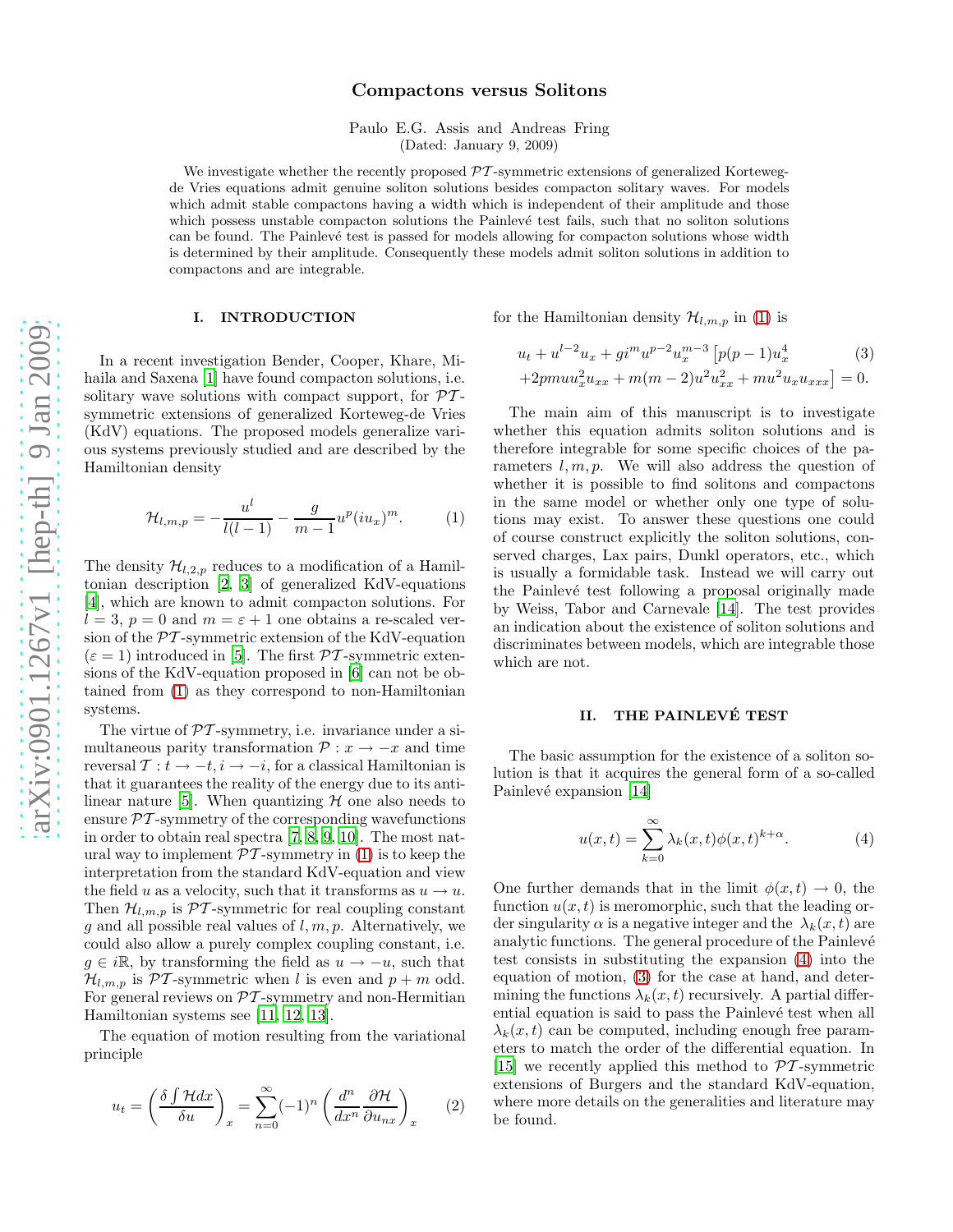# A. Leading order singularities

The Painlevé test stays and falls with the possibility that the initial condition  $\lambda_0$  can be determined, which is essential to commence the iterative procedure to solve the recurrence relation. We compute  $\lambda_0$  by substitut-ing the first term in the expansion [\(4\)](#page-1-1), i.e.  $u(x,t) \rightarrow$  $\lambda_0(x,t)\phi(x,t)^\alpha$ , into [\(3\)](#page-1-2) and evaluating the values for all possible leading order singularities  $\alpha$ . The individual terms in [\(3\)](#page-1-2) have the following leading order behaviour:  $u_t \sim \phi^{\alpha-1}$ ,  $u^{l-2}u_x \sim \phi^{\alpha(l-1)-1}$  and all remaining terms are proportional to  $\phi^{\alpha(m+p-1)-m-1}$ . Therefore the leading order terms may only be cancelled if any of the following three conditions hold:

i) 
$$
\alpha - 1 = \alpha(l - 1) - 1 \leq \alpha(m + p - 1) - m - 1,
$$

which results from assuming that  $u_t$  and  $u^{l-2}u_x$ constitute the leading order terms. In this case we obtain  $l = 2$  and the inequality  $\alpha(2-m-p) \leq -m$ . Thus  $\alpha$  remains undetermined.

ii)  $\alpha - 1 = \alpha(m + p - 1) - m - 1 \leq \alpha(l - 1) - 1$ ,

which corresponds to the assumption that  $u^{l-2}u_x$ is the least singular term and matching the leading orders of all the remaining ones. Then we conclude that  $l \leq 2$  and  $\alpha$  is fixed to  $\alpha = m/(m+p-2)$ .

*iii*) 
$$
\alpha(l-1) - 1 = \alpha(m+p-1) - m - 1 \leq \alpha - 1.
$$

which is the consequence of  $u_t$  being least singular term and the matching of the remaining ones. This means the leading order singularity of  $u(x, t)$  is of the order

<span id="page-2-0"></span>
$$
\alpha = \frac{m}{p+m-l} \in \mathbb{Z}^- \quad \text{and} \quad l \ge 2. \tag{5}
$$

Cancelling the leading order terms then yields

$$
\lambda_0^{(n)} = e^{2\pi i n\alpha/m} [gl(l-1)]^{-\alpha/m} (i\alpha \phi_x)^{-\alpha}, \qquad (6)
$$

where  $1 \leq n \leq p + m - l$  indicates the different roots of the determining equation.

In principle we could also envisage a scenario in which  $u_t$  and  $u^{l-2}u_x$  are the least dominant terms and the leading order singularity is cancelled by all the remaining terms. However, all these terms only differ by an overall numerical factor, such that  $\lambda_0$  turns out to be zero in this case and we can therefore discard this case.

#### B. Resonances

A key feature of the Painlevé test is the occurrence of so-called resonances, which arise whenever the coefficient in front of a specific  $\lambda_r$  in the recurrence relations becomes zero. This implies that  $\lambda_r$  can not be determined recursively. When in this case the remaining part

of the recurrence relation becomes an identity, the  $\lambda_r$  becomes a free parameter, otherwise the Painlevé test fails. The possible values for  $r$  can be found by substituting

<span id="page-2-1"></span>
$$
u(x,t) \to \lambda_0(x,t)\phi(x,t)^\alpha + \lambda_r \phi(x,t)^{r+\alpha} \tag{7}
$$

into  $(3)$  and computing all possible values of r for which  $\lambda_r$  becomes a free parameter. Considering the case *iii*) for integer values  $l, m, p$  the coefficients of the leading order  $\phi^{r+\alpha(l-1)-1}$  is proportional to

$$
\lambda_r g^{\alpha(2-l)/m}(r+1)(r+\alpha l)[r+\alpha(l-1)]\phi_x^{\alpha(2-l)+1}.
$$
 (8)

This means that besides the so-called fundamental resonance at  $r = 1$ , we also find two more resonances at  $r = -\alpha l, \alpha(1-l)$ . Since the differential equation [\(3\)](#page-1-2) is of order three all these models fully pass the Painlevé test provided  $\lambda_{-\alpha l}$  and  $\lambda_{\alpha(1-l)}$  can indeed be chosen freely.

The standard procedure to verify this would be now to derive the recursive equation resulting from combining [\(4\)](#page-1-1) and [\(3\)](#page-1-2). Clearly for generic values of  $l, m, p$  this will be extremely lengthy, but even for specific choices it is fairly complicated. It suffices, however, to compute the  $\lambda_k$  up to  $k > -\alpha l$ . We will present these values for various examples for several choices of the parameters  $l, m, p$ corresponding to scenarios leading to solutions with qualitatively different kinds of behaviour.

# III. GENERALIZED KDV-EQUATION

Cooper, Khare and Saxena [\[16](#page-4-15)] found that in the generalized KdV equation, i.e.  $m = 2$ , a necessary condition for compactons to be stable is to consider models with  $2 < l < p+6$ . This means none of the conditions i) or ii) for the leading order singularity to cancel can be satisfied. The special choice  $l = p + 2, 0 < p \leq 2$  guarantees that the compacton solutions have in addition a width which is independent of their amplitude [\[2](#page-4-1)]. For that particular case also the condition  $iii)$  admits no solution, such that the Painlevé test fails.

However, for models which admit stable compacton solutions having a width depending on the amplitude we can find solutions to the condition iii) and proceed with the Painlevé test. For instance,  $m = 2, p = 1, l = 5$  is such a choice. In this case we find from [\(5\)](#page-2-0) that  $\alpha = -1$ and the leading order singularity of the corresponding differential equation is  $\phi^{-5}$ . Computing now order by order the functions  $\lambda_k$  we find the two solutions

$$
\lambda_0^{\pm} = \pm 2i\sqrt{5g}\phi_x, \quad \lambda_1^{\pm} = \mp i\sqrt{5g}\frac{\phi_{xx}}{\phi_x}, \n\lambda_2^{\pm} = \mp i\frac{\sqrt{5g}}{6}\frac{(3\phi_{xx}^2 - 2\phi_x \phi_{xxx})}{\phi_x^3}, \quad (9) \n\lambda_3^{\pm} = \frac{3\phi_t \phi_x^2 \mp 4i\sqrt{5g^3} (6\phi_{xx}^3 - 6\phi_x \phi_{3x} \phi_{xx} + \phi_x^2 \phi_{4x})}{48g\phi_x^5}.
$$

Crucially we observe next that  $\lambda_4^{\pm}$  $rac{1}{4}$  and  $\lambda_5^{\pm}$  $\frac{1}{5}$  can be chosen arbitrarily. The remaining  $\lambda_k^{\pm}$  $\frac{1}{k}$  for  $k > 5$  can all be computed, but the expressions are all extremely cumbersome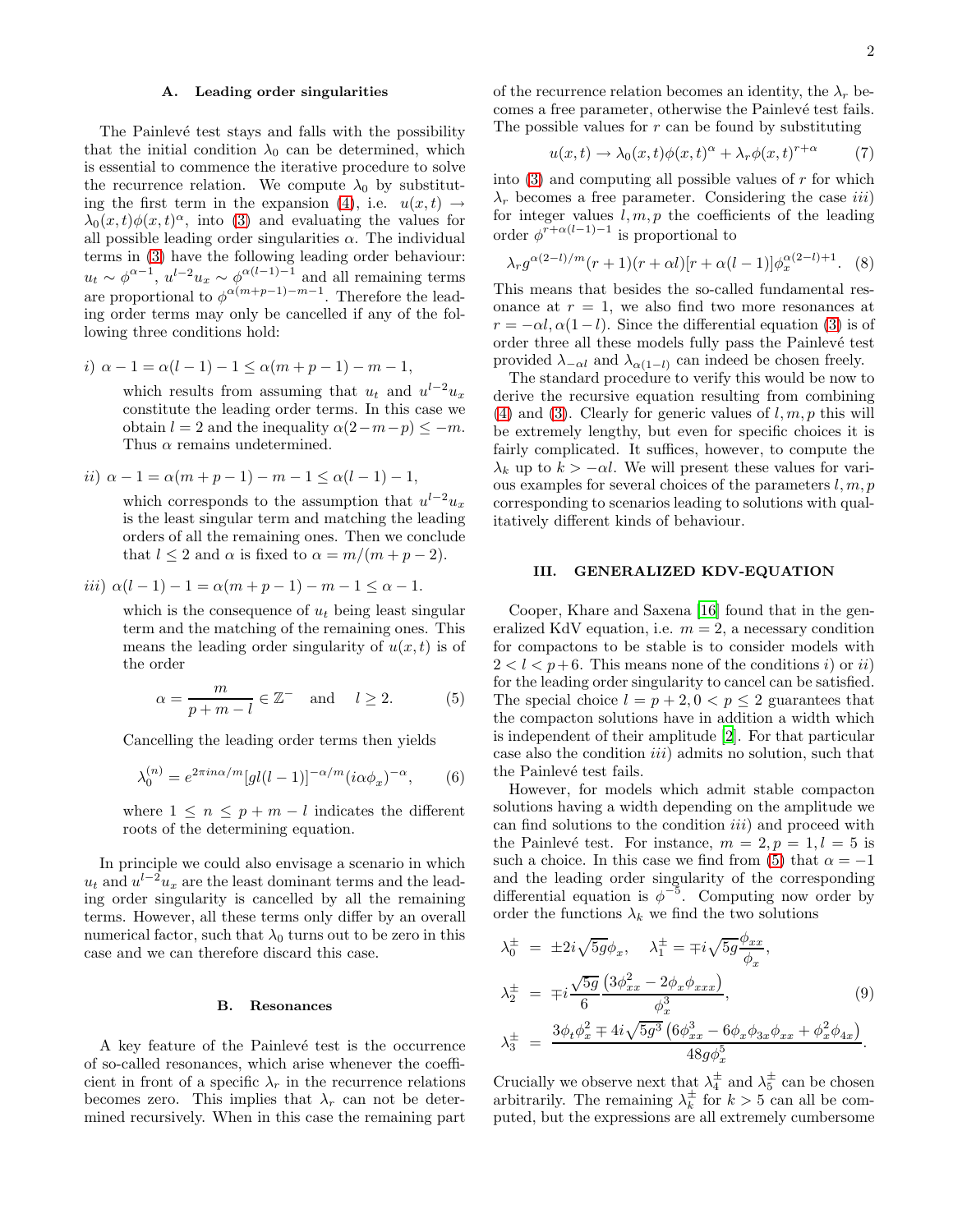and we will therefore not report them here. Making, however, the further assumption on  $\phi$  to be a travelling wave, i.e.  $\phi(x,t) = x - \omega t$ , simplifies the expressions considerably. Choosing  $\lambda_4^{\pm} = \lambda_5^{\pm} = 0$  the two solutions for that scenario reduce to

$$
\lambda_{3\kappa+1}^{\pm} = \lambda_{3\kappa+2}^{\pm} = 0 \quad \text{for } \kappa = 0, 1, 2, \dots
$$

$$
\lambda_0^{\pm} = \pm 2i\sqrt{5g}, \lambda_3^{\pm} = -\frac{\omega}{16g},
$$

$$
\lambda_6^{\pm} = \mp \frac{3i\omega^2}{3584\sqrt{5g^{5/2}}}, \lambda_9^{\pm} = \frac{\omega^3}{573440g^4}, \quad (10)
$$

$$
\lambda_{12}^{\pm} = \pm \frac{33i\omega^4}{1669857280\sqrt{5g^{11/2}}},
$$

$$
\lambda_{15}^{\pm} = -\frac{3\omega^5}{66794291200g^7}, \dots
$$

We conclude that the Painlevé test is passed for this choices of parameters, which means that besides stable compacton solutions, whose width depends on their amplitude, we also find genuine solitons in these models and, provided the series [\(4\)](#page-1-1) converges, they are therefore integrable.

In the unstable compacton regime, i.e.  $l \leq 2$  or  $l \geq p+6$ , the condition *iii*) can not be satisfied. Consequently we do not expect to find genuine soliton solutions. We have also verified this type of behaviour for other representative examples which we do not present here.

## IV. PT -SYMMETRIC GENERALIZED KDV-EQUATION

For the  $\mathcal{P}T$ -symmetric extensions of the generalized KdV-equation [\(3\)](#page-1-2) the necessary condition for compactons to be stable was extended by Bender et al [\[1](#page-4-0)] to  $2 < l < p+3m$ . Thus also for generic values of m none of the conditions  $i)$  or  $ii)$  for the leading order singularity to cancel can be satisfied. Furthermore, the requirement for stable compacton solutions to possess also a width which is independent of their amplitude was generalized in [\[1](#page-4-0)] to  $l = p+m$ . As for the special case  $m = 2$  this value coincides with the leading order singularity resulting from the condition *iii*) tending to infinity and therefore the Painlevé test fails.

As in the previous case, for models which have stable compacton solutions whose width is a function of their amplitude the Painlevé test has a chance to pass, as one can find a value for the leading order singularity and potentially has the correct amount of resonances. We verify this for the example  $m = 3, p = 1, l = 7$ , for which we obtain  $\alpha = -1$  and  $\phi^{-7}$  as the leading order singularity in [\(3\)](#page-1-2). Since  $-\alpha/m = 1/3$  in this case, we find now three non-equivalent solutions related to the different roots for

the  $\lambda_k^{(n)}$  with  $n = 1, 2, 3$ , of which the first terms are

$$
\lambda_0^{(n)} = -ie^{2\pi i n/3} (42g)^{1/3} \phi_x,
$$
  
\n
$$
\lambda_1^{(n)} = \frac{ie^{2\pi i n/3} (21g)^{1/3} \phi_{xx}}{2^{2/3} \phi_x},
$$
\n(11)

$$
\lambda_2^{(n)} = \frac{ie^{2\pi i n/3} (7g)^{1/3} (3\phi_{xx}^2 - 2\phi_x \phi_{xxx})}{2(6)^{2/3} \phi_x^3},
$$
  
\n
$$
\lambda_3^{(n)} = \frac{ie^{2\pi i n/3} (7g)^{1/3} (6\phi_{xx}^3 - 6\phi_x \phi_{xxx} \phi_{xx} + \phi_x^2 \phi_{xxx})}{4(6)^{2/3} \phi_x^5}.
$$

From [\(8\)](#page-2-1) we know that we should encounter resonances at the level 6 and 7, which is indeed the case as we find that  $\lambda_6^{(n)}$  and  $\lambda_7^{(n)}$  can be chosen freely. The remaining  $\lambda_k^{(n)}$  $\binom{n}{k}$  for  $k > 7$  can all be computed iteratively and the Painlevé test is passed for this example.

For a travelling wave ansatz  $\phi(x, t) = x - \omega t$  with the choice  $\lambda_6^{(n)} = \lambda_7^{(n)} = 0$  the expressions simplify to

$$
\lambda_{5\kappa+1}^{(n)} = \lambda_{5\kappa+2}^{(n)} = \lambda_{5\kappa+3}^{(n)} = \lambda_{5\kappa+4}^{(n)} = 0, \text{ for } \kappa = 0, 1, ...
$$

$$
\lambda_0^{(n)} = -ie^{2\pi i n/3} (42g)^{1/3}, \lambda_5^{(n)} = \frac{e^{4\pi i n/3} \omega}{36(42)^{1/3} g^{4/3}}, (12)
$$

$$
\lambda_{10}^{(n)} = \frac{17i\omega^2}{598752g^3},
$$

$$
\lambda_{15}^{(n)} = -\frac{53e^{\frac{2i n \pi}{3}} \omega^3}{21555072(42)^{2/3} g^{14/3}}, ...
$$

Thus we observe no qualitative difference in the  $\mathcal{P}\mathcal{T}$ symmetric extensions in comparison to the case  $m = 2$ and find that also in this one may have stable compacton solutions, whose width depends on their amplitude and genuine solitons at the same time.

In the unstable compacton regime, that is  $l \leq 2$  or  $l \geq p + 3m$ , the condition *iii*) can not be satisfied and the Painlevé test fails. Once again we do not represent here other representative examples for which we obtained the same type of behaviour.

#### V. DEFORMATIONS OF BURGERS EQUATION

Considering  $m = 1, p = 1, l = 3$  in the equation of motion  $(3)$  is a very simple example leading to a Painlevé expansion for  $u(x, t)$ , which can even be truncated after the second term. As this type of behaviour is reminiscent of B¨acklund transformation generating solutions found in other models [\[14\]](#page-4-13), we present this case briefly. For this choice [\(3\)](#page-1-2) simply reduces to

<span id="page-3-0"></span>
$$
u_t + uu_x - 2igu_{xx} + \frac{igu}{u_x^2} \left( u_{xx}^2 - u_x u_{xxx} \right) = 0, \quad (13)
$$

which can be viewed as a deformation of Burgers equation [\[15\]](#page-4-14) corresponding to the first three terms. Proceeding as in the previous sections, we find the solution

$$
u(x,t) = \frac{-6ig\phi_x}{\phi} + \frac{6ig\phi_{xx} - 3\phi_t}{2\phi_x} \tag{14}
$$